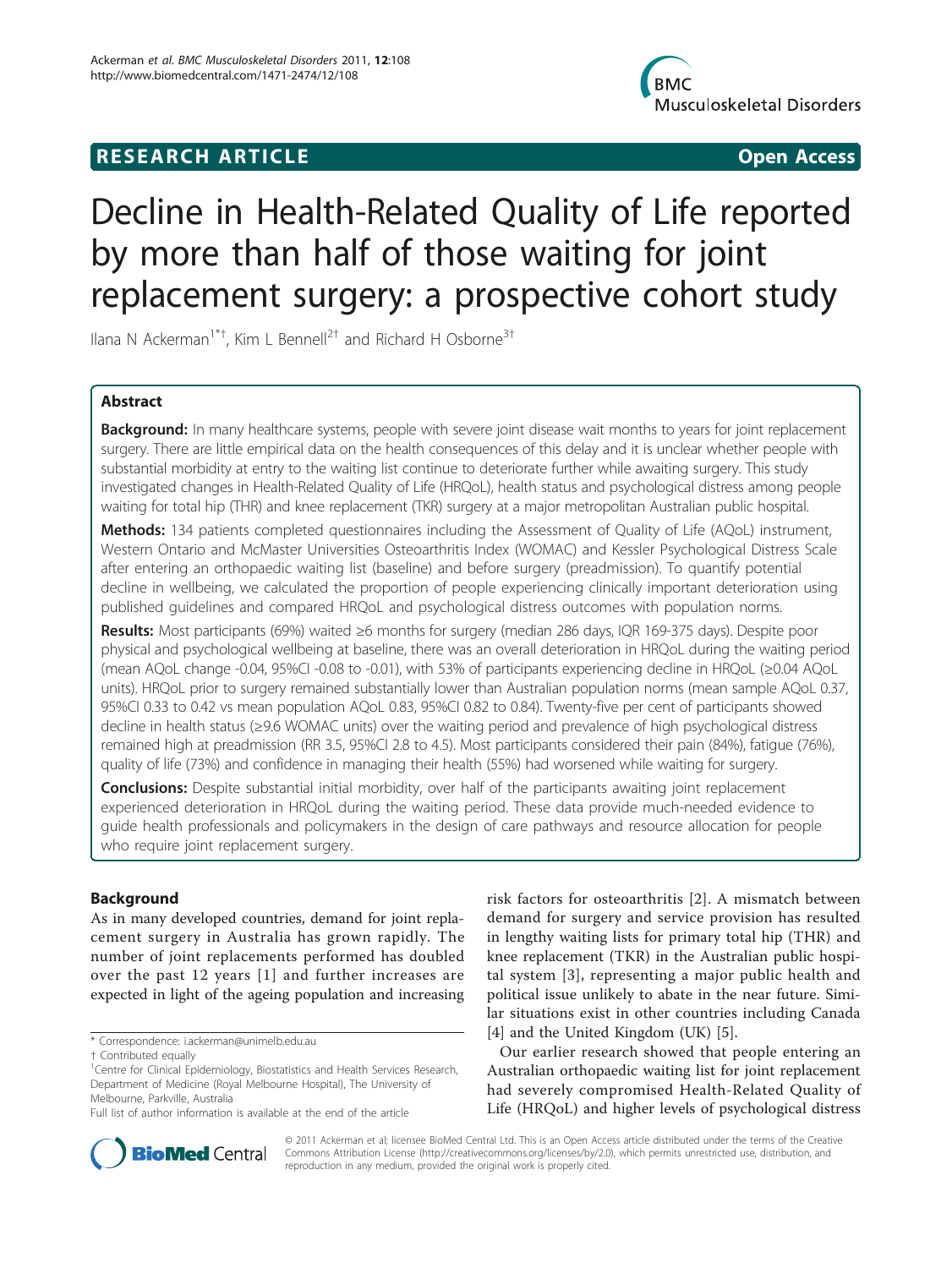compared with the general population [\[6\]](#page-7-0). More recently, poor HRQoL has also been reported in a cross-sectional study of Canadian patients entering a waiting list for TKR [\[7](#page-7-0)]. However, it is unclear whether people with substantial morbidity at entry to the waiting list continue to deteriorate further while awaiting surgery. Further decline could potentially result from increasing joint disease severity over time and the associated difficulty in maintaining activity levels, employment and family and community roles. Although a range of studies have prospectively evaluated changes in the health status of people waiting for joint replacement [[8-](#page-7-0)[13](#page-8-0)], results have been conflicting and average waiting times relatively short (range 2-6 months). Hoogeboom et al [[14\]](#page-8-0) were unable to perform a meta-analysis due to the heterogeneity of studies in this field but their published 'qualitative data analysis' concluded that neither pain (for people awaiting THR or TKR) nor function (for people awaiting THR) deteriorated when waiting less than 6 months for surgery. The effect of waiting longer than 6 months could not be determined. Indeed, little research has been conducted into the impact of longer waiting times for joint replacement on patient wellbeing. A Swedish study found that people waiting, on average, 8 months for THR experienced significant deterioration in HRQoL although changes in pain and function over the waiting period are unclear as these analyses were not specifically reported [\[15\]](#page-8-0). Research from the UK involving people waiting for THR or TKR revealed small fluctuations in pain and physical function over the waiting period although less than 50% of participants were available for follow-up after 6 months of waiting and only 23% were available at the 9-month time point [[16](#page-8-0)]. Most recently, Desmeules et al [[13](#page-8-0)] reported deterioration in pain and physical function among people waiting more than 9 months for TKR in Canada; however, as data were only reported for 3 of the 8 Medical Outcomes Study Short Form Health Survey (SF-36) dimensions it is difficult to evaluate change in overall HRQoL.

As pre-operative wellbeing is an important predictor of joint replacement outcomes [[9,](#page-7-0)[17](#page-8-0),[18\]](#page-8-0), knowledge of changes in health status represents valuable information for patients, clinicians and health policy makers and offers potential avenues for future interventions. To inform clinical practice and health policy, this study investigated changes in key indicators of wellbeing (HRQoL, health status, psychological distress and selfperceived change) among people awaiting THR or TKR.

# Methods

#### **Participants**

This study comprised a cohort of patients awaiting joint replacement at the Royal Melbourne Hospital, Victoria,

Australia (a large metropolitan public teaching hospital). Patients entered the orthopaedic waiting list following referral from a general practitioner and consultation with an orthopaedic surgeon. The study recruitment procedures have been described previously [[6](#page-7-0)]; all patients on the waiting list for unilateral primary THR or TKR as of December 2002 were contacted about the study. Furthermore, from December 2002 to June 2005, all patients sequentially added to the waiting list were contacted within one week. No sample size target was specified *a priori*. Patients were eligible to participate if aged over 18 years, awaiting unilateral primary THR or TKR and fluent in English. Exclusion criteria included overt evidence of cognitive dysfunction, surgery scheduled within 30 days or severe medical illness precluding participation. The study was approved by the Melbourne Health Human Research Ethics Committee. All data collection was undertaken from 2002 to 2005.

Eligible patients who provided verbal consent were mailed a consent form and baseline questionnaire (baseline assessment). A preadmission questionnaire was mailed once a preadmission clinic appointment had been scheduled, generally 2-6 weeks before surgery (preadmission assessment). Missing data were followed-up by telephone or mail, where possible. Baseline data were collected from 328 participants; however, similar to previous research in this field [\[12](#page-8-0)], a considerable number of participants were not available for follow-up. This was predominantly due to participants having not been scheduled for surgery by the end of the 2.5 year data collection period (Figure [1\)](#page-2-0). This paper reports 134 participants who completed baseline and preadmission assessments.

#### Questionnaires

HRQoL was assessed using the 12-item generic Assessment of Quality of Life (AQoL) instrument [[19](#page-8-0)]. The AQoL has good psychometric properties and is more responsive than other widely-used generic scales, including the SF-36 [\[20,21\]](#page-8-0). It produces a utility value ranging from -0.04 (worst HRQoL) to 1.00 (full HRQoL).

The Western Ontario and McMaster Universities Osteoarthritis (WOMAC) Index is an osteoarthritis-specific health status instrument; its validity, reliability and responsiveness have been extensively demonstrated [[22](#page-8-0)]. The WOMAC consists of 24 questions and produces a total score which was transformed to a 0 (best health state) to 100 (worst health state) scale.

The Kessler Psychological Distress Scale (K10) is used in Australian population health surveys and the World Health Organisation World Mental Health Survey [[23](#page-8-0)]. The K10 consists of 10 questions and produces a score ranging from 10 (lowest psychological distress) to 50 (highest psychological distress). High K10 scores are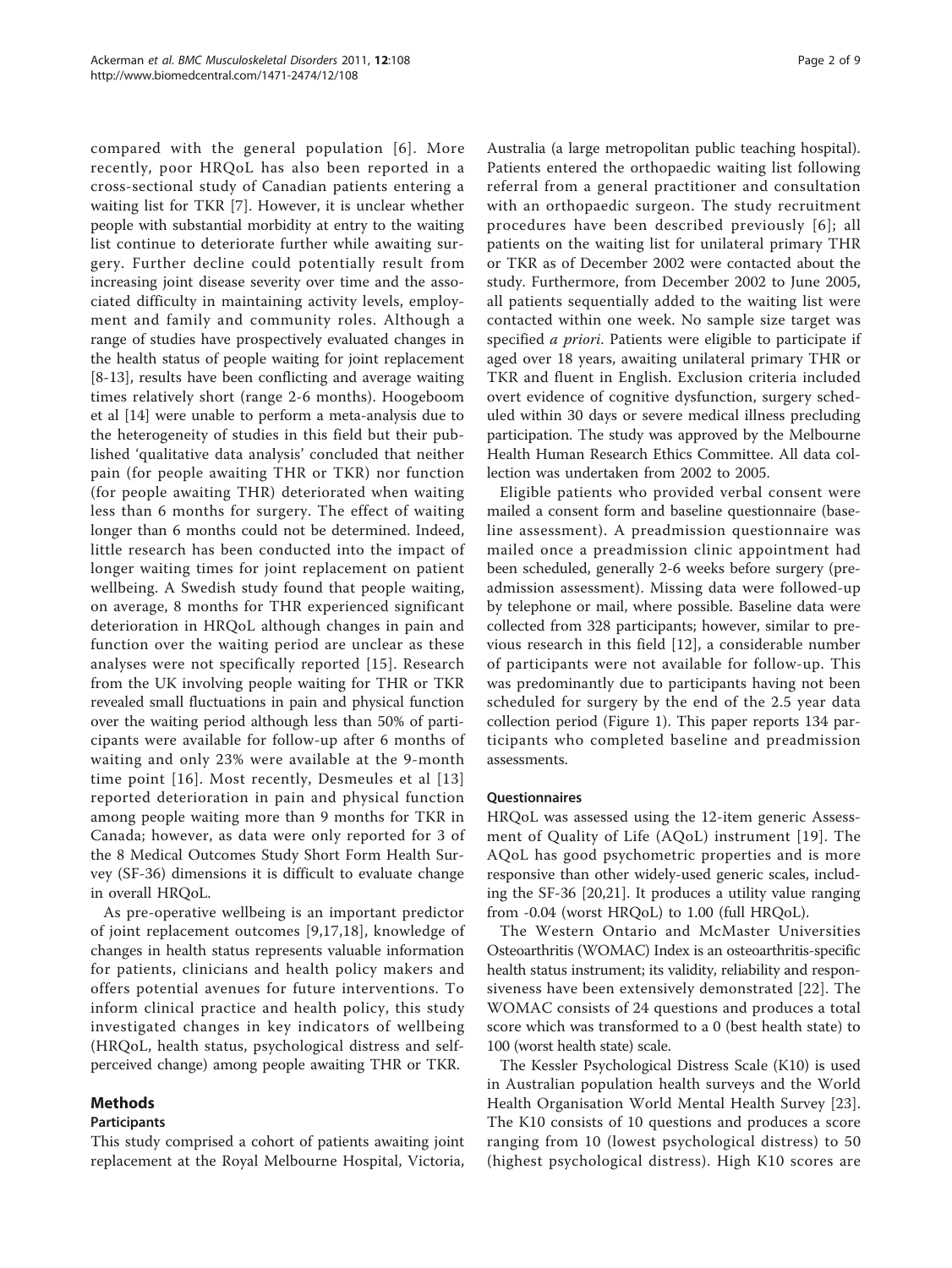<span id="page-2-0"></span>

strong predictors of affective disorders such as depression and anxiety [\[24](#page-8-0)].

Demographic information including education, marital status and employment status and past medical history were collected at baseline. Additional information extracted from patient records included date of birth, date of entry to the waiting list, preadmission clinic and surgery dates and surgery type. At preadmission, participants were also asked to rate their self-perceived change (if any) in pain, fatigue, overall quality of life, overall health and confidence in managing their health since entering the waiting list. Self-perceived change was assessed on a 7-point scale ranging from 'a great deal worse' to 'a great deal better'.

## Statistical analyses

Analyses were undertaken using Statistical Package for the Social Sciences (SPSS) Version 14.0. Questionnaire scores were calculated according to published algorithms [[24](#page-8-0)-[26\]](#page-8-0). Missing values were imputed using the mean values of the remaining items, provided that a sufficient proportion of remaining items were available, as specified by the scoring guidelines for each measure. Mann Whitney, chi square and unpaired t-tests were used to compare demographic and baseline data from

participants who completed baseline and preadmission questionnaires with those who provided baseline data only. Changes in HRQoL, health status and psychological distress from baseline to preadmission were examined using paired t-tests. Effect sizes were used to estimate the magnitude of overall change (calculated by dividing the change score for each measure by the baseline standard deviation) [\[27](#page-8-0)]. Self-perceived change data were analysed descriptively.

The proportion of people who experienced clinically important change in HRQoL and health status was calculated according to published data for the AQoL and WOMAC instruments. Clinically important deterioration in HRQoL was defined as a decrease of ≥0.04 AQoL units and improvement as an increase of ≥0.04 AQoL units [[28\]](#page-8-0). Clinically important deterioration in health status was defined as an increase of ≥9.6 WOMAC units and improvement as a decrease of ≥8.2 WOMAC units [[29](#page-8-0)]. The relationship between baseline status and category of clinically important change for the AQoL and WOMAC measures was investigated using analysis of covariance, with adjustment for age and gender. Separate analyses for THR and TKR were not undertaken due to the limited sample size. The potential contribution of regression to the mean (RTM) was evaluated by repeating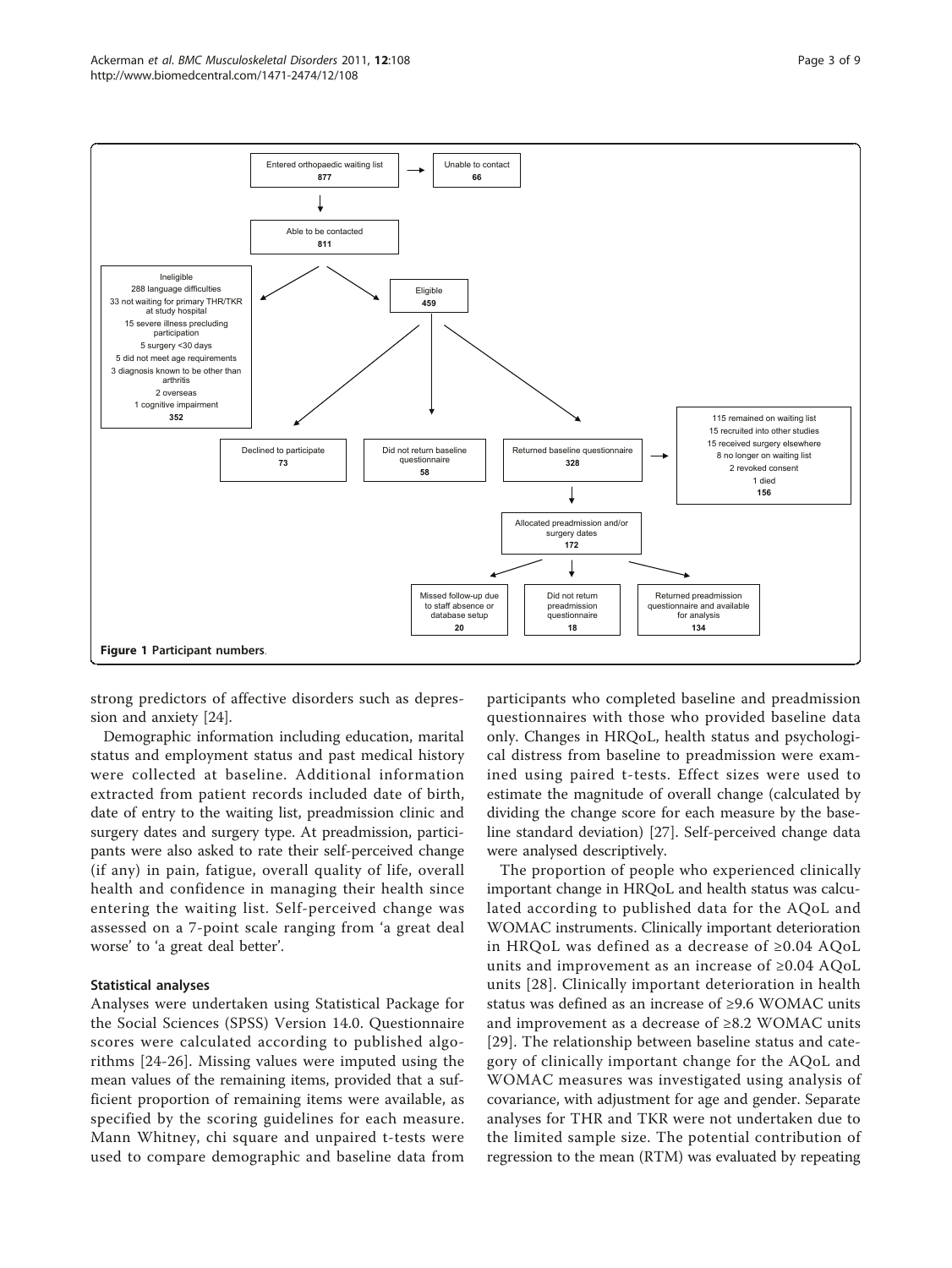the paired t-test analyses after excluding extreme baseline scores (the top 5% and the bottom 5% of baseline scores for each measure). RTM is a statistical phenomenon which may occur with repeated measurements, where extreme measures obtained at the first time point are likely to be closer to the sample mean on subsequent testing due to random error [[30](#page-8-0)]. This is particularly relevant for the present study which involves participants with very poor wellbeing at baseline (as only those with severe joint disease enter the orthopaedic waiting list). Although a definitive test is not available, the exclusion of extreme scores was used as scores at the upper and lower limits of a scale are theoretically most susceptible to RTM [\[30\]](#page-8-0).

Baseline and preadmission K10 scores were categorised into levels of psychological distress according to published definitions [[31\]](#page-8-0) and compared with data from the Victorian Population Health Survey [[32](#page-8-0)]. Relative risk (RR) for presence of high/very high psychological distress (K10  $\geq$ 22) compared with population levels was calculated using Confidence Interval Analysis software (Version 2.0.0) [\[33\]](#page-8-0).

# Results

# Comparison of demographic and baseline data

Table [1](#page-4-0) shows that participants who completed baseline and preadmission questionnaires ( $n = 134$ ) were similar to those who completed a baseline questionnaire only  $(n)$ = 194) across a range of demographic and baseline characteristics. This suggests that the sample can be considered broadly representative of our overall cohort at baseline.

# Demographics and waiting times

Demographic data for the study sample are presented in Table [1.](#page-4-0) The median (IQR) time from entry to the waiting list to surgery was 286 (169-375) days (range 43- 1069 days). Twenty-five per cent of participants waited less than 6 months for surgery  $(n = 33)$ , 43%  $(n = 57)$ waited 6-12 months and 26% ( $n = 35$ ) waited more than 12 months. Waiting time data were not available for 9 participants (7%). The median (IQR) time between baseline and preadmission questionnaires was 165 (84-268) days, with preadmission questionnaires completed, on average, 1 month before surgery (median 30 days, IQR 18-49 days).

Seventy-eight per cent of participants ( $n = 104$ ) had self-reported osteoarthritis and 18% ( $n = 24$ ) reported rheumatoid arthritis. Other concurrent musculoskeletal conditions included back pain ( $n = 59, 44\%$ ), osteoporosis  $(n = 18, 13\%)$ , gout  $(n = 9, 7\%)$  and fibromyalgia  $(n = 1, 1\%)$  $\langle 1\% \rangle$ . Twenty per cent (*n* = 27) had received a previous joint replacement. Using a checklist of 6 common conditions, 40% of participants ( $n = 53$ ) had hypertension, 13%

 $(n = 18)$  had diabetes, 13%  $(n = 17)$  had coronary artery disease, 12% ( $n = 16$ ) had asthma, 11% ( $n = 15$ ) had anxiety or depression and  $4\%$  ( $n = 5$ ) had cancer.

# Changes in wellbeing from baseline to preadmission

Table [2](#page-4-0) shows that there was a clinically important decline in HRQoL from baseline to preadmission. Although the effect size for deterioration in HRQoL was small, from a clinical perspective, this represents 22% of the magnitude of change in HRQoL 3 months after THR or TKR (effect size 0.86) [[34\]](#page-8-0). Preadmission HRQoL for the combined sample (THR and TKR) was extremely poor when compared with Australian population norms (mean preadmission AQoL score 0.37, 95%CI 0.33 to 0.42 versus mean population AQoL score 0.83, 95%CI 0.82 to 0.84) [\[28\]](#page-8-0). Separate analyses by operation type (THR or TKR) revealed that participants awaiting THR experienced a decline in HRQoL (Table [2\)](#page-4-0). The magnitude of this effect size represents almost one-third of the change in HRQoL from joint replacement [[34\]](#page-8-0). On average, participants awaiting TKR experienced little change in HRQoL (Table [2](#page-4-0)).

While the combined sample demonstrated poor health status at baseline, there was little overall change in WOMAC score over the waiting period. Similarly, there was minimal overall change in psychological distress from baseline to preadmission. Separate analysis of THR and TKR data produced similar results (Table [2\)](#page-4-0).

Missing item responses were infrequent for the AQoL (2% of items at baseline; 1% of items at preadmission), WOMAC (3% at baseline; 4% at preadmission) and K10 (0% at baseline; <1% at preadmission) instruments.

# Proportion of participants who experienced clinically important change

Table [3](#page-5-0) shows the variability in wellbeing over the waiting period. A substantial proportion of the combined sample (53%) experienced a clinically important decline in HRQoL while awaiting surgery (56% for THR; 50% for TKR). Conversely, 29% experienced clinically important improvement in HRQoL (25% for THR; 33% for TKR) while 18% had no change (19% for THR; 17% for TKR).

Twenty-five per cent of participants had a clinically important deterioration in health status (26% for THR; 24% for TKR), 24% experienced clinically important improvement (23% for THR; 24% for TKR) and 51% had no change in health status (51% for THR; 52% for TKR).

## Sensitivity analysis

After adjusting for age and gender, participants who experienced a clinically important decline in HRQoL had the highest HRQoL at baseline, while those who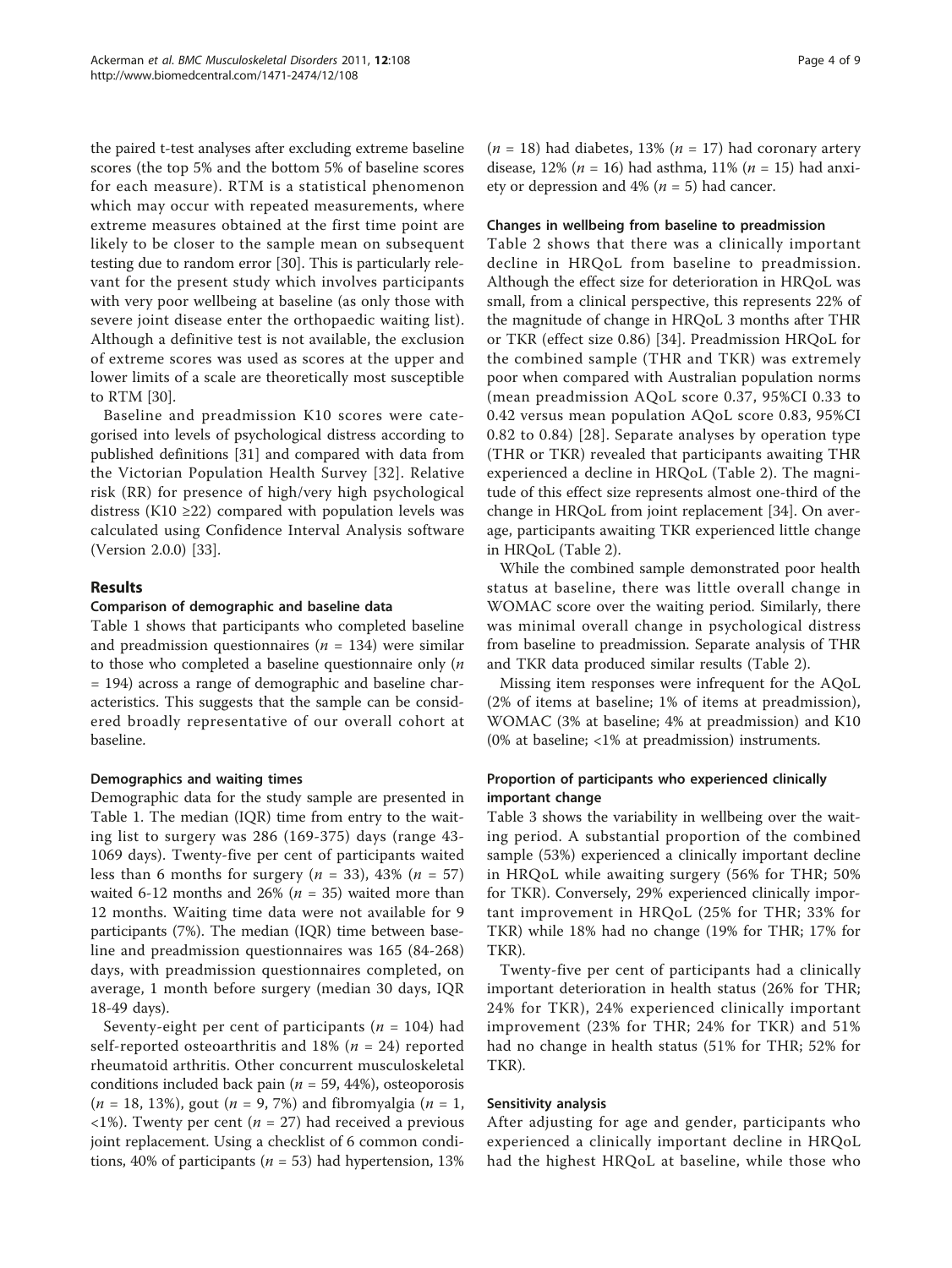<span id="page-4-0"></span>Table 1 Comparison of demographic and baseline characteristics

| Characteristic                                  | Baseline and preadmission data<br>$(n = 134*)$ | Baseline data only<br>$(n = 194^*)$ | p                   |  |
|-------------------------------------------------|------------------------------------------------|-------------------------------------|---------------------|--|
| Age in years: median (IQR)                      | $67(61-75)$                                    | 68 (61-75)                          | $0.87^+$            |  |
| Female: number (%)                              | 79 (59)                                        | 108 (56)                            | $0.56^+$            |  |
| Waiting for TKR: number (%)                     | 69 (52)                                        | 110(57)                             | $0.35^+$            |  |
| Married or living with partner: number (%)      | 85 (64)                                        | 114(59)                             | $0.35^+$            |  |
| Highest educational level completed: number (%) |                                                |                                     | 0.50 <sup>†</sup>   |  |
| Primary school or less                          | 41(31)                                         | 52 (27)                             |                     |  |
| Years 7-10                                      | 51 (39)                                        | 77 (40)                             |                     |  |
| Years 11-12                                     | 25 (19)                                        | 31 (16)                             |                     |  |
| Trade/technical/university                      | 15(11)                                         | 32(17)                              |                     |  |
| Employment status: number (%)                   |                                                |                                     | $0.25$ <sup>+</sup> |  |
| Retired/receiving aged pension                  | 92 (70)                                        | 141 (73)                            |                     |  |
| Not in paid work                                | 28(21)                                         | 29 (15)                             |                     |  |
| Paid work                                       | 11(8)                                          | 23(12)                              |                     |  |
| Income: number (%)                              |                                                |                                     | $0.52^{+}$          |  |
| $<$ \$AUD 10,000                                | 17(18)                                         | 37(24)                              |                     |  |
| \$AUD 10,000 - 19,999                           | 46 (49)                                        | 68 (44)                             |                     |  |
| \$AUD 20,000 and over                           | 31(33)                                         | 48 (31)                             |                     |  |
| Number of co-morbidities: median (IQR)          | $1(0-2)$                                       | $1(0-2)$                            | $0.36^{\dagger}$    |  |
| Baseline AQoL score: mean (SD)                  | 0.42(0.23)                                     | 0.39(0.26)                          | $0.35$ <sup>#</sup> |  |
| Baseline WOMAC score: mean (SD)                 | 59.8 (18.4)                                    | 58.8 (18.5)                         | $0.64$ <sup>#</sup> |  |
| Baseline K10 score: median (IQR)                | 18.0 (14.0-25.0)                               | 19.0 (14.0-27.0)                    | $0.52^{+}$          |  |

\*Numbers for each characteristic may not total 134 or 194, respectively, due to missing responses.

‡ Chi square test.

# Unpaired t-test.

had a clinically important improvement in HRQoL reported the lowest HRQoL at baseline (mean (SD) baseline AQoL score 0.47 (0.19) versus 0.35 (0.22); F = 3.54,  $p = 0.03$ ). As a similar pattern was seen for health

status (mean (SD) baseline WOMAC score 46.9 (16.5) versus 70.3 (19.5);  $F = 14.32$ ,  $p < 0.01$ ), it is possible that these findings may be partly related to RTM. After excluding extreme baseline scores and repeating the

|  |  | Table 2 Change in Health-Related Quality of Life, health status and psychological distress |
|--|--|--------------------------------------------------------------------------------------------|
|--|--|--------------------------------------------------------------------------------------------|

|                                       |       | <b>Baseline</b> |           | Preadmission |           |                   | Change             | Effect size <sup><math>†</math></sup> | $p***$ |
|---------------------------------------|-------|-----------------|-----------|--------------|-----------|-------------------|--------------------|---------------------------------------|--------|
| Construct <sup>#</sup>                | $n^*$ | Mean            | <b>SD</b> | Mean         | <b>SD</b> | Mean <sup>#</sup> | 95% CI             |                                       |        |
| Health-Related Quality of Life (AQoL) |       |                 |           |              |           |                   |                    |                                       |        |
| Overall sample                        | 127   | 0.42            | 0.22      | 0.37         | 0.25      | $-0.04$           | $-0.08$ to $-0.01$ | $-0.19$                               | 0.02   |
| Total hip replacement                 | 63    | 0.42            | 0.23      | 0.36         | 0.24      | $-0.06$           | $-0.11$ to $-0.02$ | $-0.27$                               | 0.01   |
| Total knee replacement                | 64    | 0.41            | 0.22      | 0.39         | 0.26      | $-0.02$           | $-0.08$ to $0.03$  | $-0.10$                               | 0.39   |
| Health status (WOMAC)                 |       |                 |           |              |           |                   |                    |                                       |        |
| Overall sample                        | 119   | 59.7            | 18.6      | 61.3         | 18.0      | 1.5               | $-1.1$ to 4.2      | $-0.08$                               | 0.26   |
| Total hip replacement                 | 61    | 60.5            | 20.5      | 62.1         | 18.6      | 1.7               | $-1.9$ to 5.2      | $-0.08$                               | 0.35   |
| Total knee replacement                | 58    | 59.0            | 16.5      | 60.3         | 17.4      | 1.4               | $-2.7$ to 5.4      | $-0.08$                               | 0.50   |
| Psychological distress (K10)          |       |                 |           |              |           |                   |                    |                                       |        |
| Overall sample                        | 132   | 20.2            | 7.7       | 20.7         | 8.0       | 0.5               | $-0.4$ to 1.4      | $-0.07$                               | 0.25   |
| Total hip replacement                 | 65    | 19.7            | 7.9       | 20.2         | 8.0       | 0.5               | $-0.9$ to $1.9$    | $-0.06$                               | 0.50   |
| Total knee replacement                | 67    | 20.7            | 7.6       | 21.3         | 8.0       | 0.5               | $-0.6$ to 1.7      | $-0.07$                               | 0.33   |

‡ AQoL range: -0.04 (worst HRQoL) to 1.00 (full HRQoL); WOMAC range: 0 (best health state) to 100 (worst health state); K10 range: 10 (lowest psychological distress) to 50 (highest psychological distress).

\*Number of participants with complete baseline and preadmission data for each measure; does not total 134 due to missing data.

# Negative change score indicates deterioration for AQoL; positive change score indicates deterioration for WOMAC and K10.

† Negative effect size indicates deterioration.

\*\*Paired t-test.

<sup>†</sup> Mann Whitney test.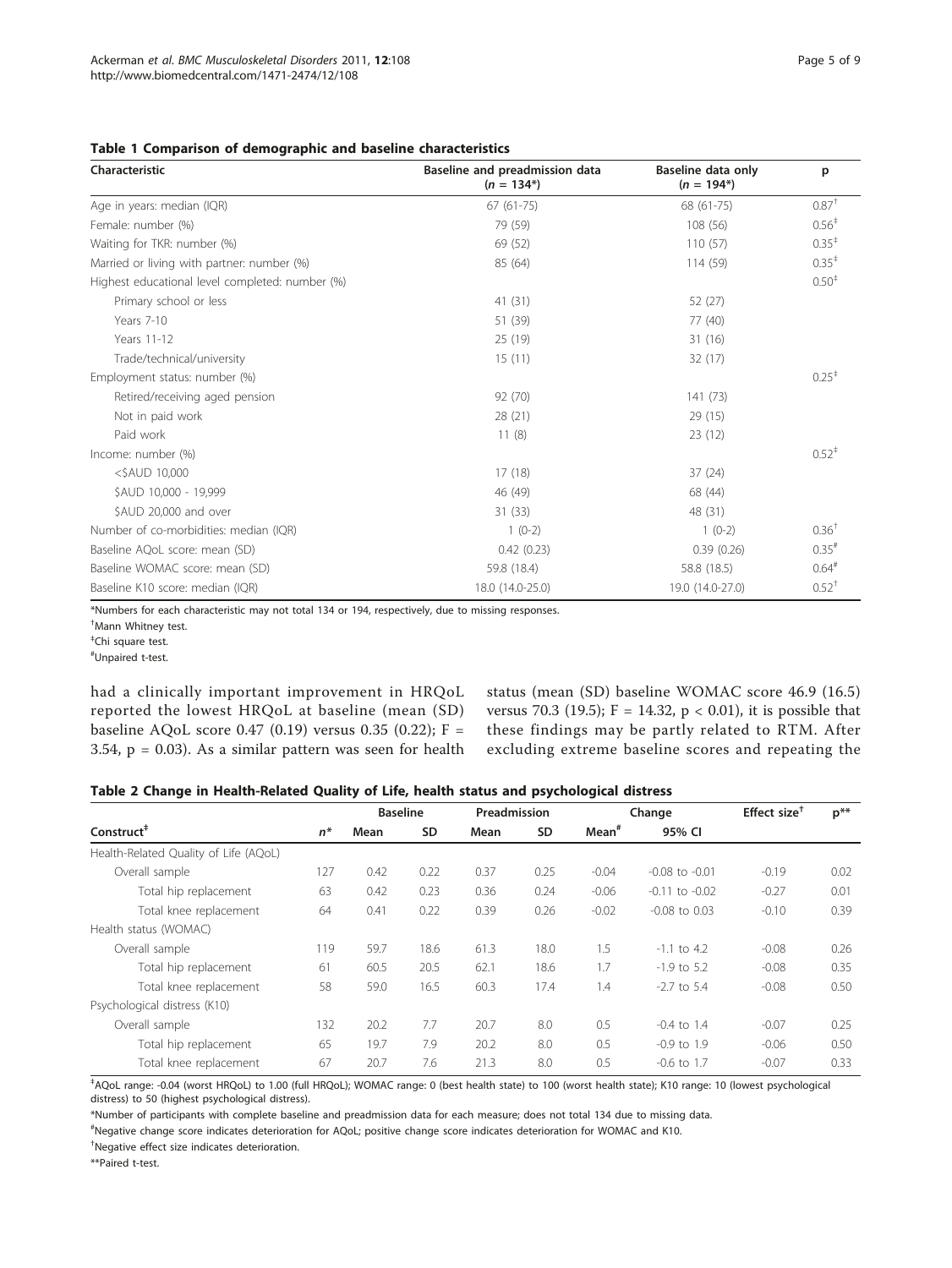| Construct                             | Category         |                   |                                  |  |  |  |
|---------------------------------------|------------------|-------------------|----------------------------------|--|--|--|
|                                       | Decline* $n$ (%) | No change $n$ (%) | Improvement <sup>†</sup> $n$ (%) |  |  |  |
| Health-Related Quality of Life (AQoL) |                  |                   |                                  |  |  |  |
| Overall sample                        | 67(53)           | 23(18)            | 37(29)                           |  |  |  |
| Total hip replacement                 | 35(56)           | 12(19)            | 16(25)                           |  |  |  |
| Total knee replacement                | 32 (50)          | 11(17)            | 21(33)                           |  |  |  |
| Health status (WOMAC Index)           |                  |                   |                                  |  |  |  |
| Overall sample                        | 30(25)           | 61(51)            | 28 (24)                          |  |  |  |
| Total hip replacement                 | 16(26)           | 31(51)            | 14(23)                           |  |  |  |
| Total knee replacement                | 14(24)           | 30(52)            | 14(24)                           |  |  |  |

#### <span id="page-5-0"></span>Table 3 Proportion of participants reporting clinically important change

\*Decrease of ≥0.04 units for AQoL instrument; increase of ≥9.6 units for WOMAC Index.

† Increase of ≥0.04 units for AQoL; decrease of ≥8.2 units for WOMAC Index.

paired t-test analyses, the magnitude of baseline to preadmission change was found to be the same or larger than for the original analyses (effect size -0.26 for AQoL, -0.14 for WOMAC and -0.07 for K10). This suggests that the effect of RTM was likely to be minimal and that it may have (to a small degree) masked the true magnitude of change during the waiting period. Additionally, as the sample reported, on average, very poor HRQoL at baseline, the net effect of RTM should have produced an overall trend towards improvement in HRQoL; in contrast, HRQoL deteriorated significantly from baseline to preadmission.

#### Risk of psychological distress

For the combined sample, high or very high psychological distress remained more prevalent compared with the general population at preadmission (RR 3.5, 95%CI 2.8 to 4.5). Relative risk (95%CI) was 3.4 (2.4 to 4.8) for participants awaiting THR and 3.7 (2.7 to 5.1) for participants awaiting TKR.

#### Self-perceived change in wellbeing

Table 4 shows that most participants perceived that their pain, fatigue, overall quality of life, overall health and confidence in managing their health had worsened since entering the waiting list. At the extreme end of the scale, over one-third (36%) considered their pain was 'a great deal worse'; while 17% reported their overall quality of life was 'a great deal worse'. Separate analysis by operation type (THR or TKR) produced similar results, although a greater proportion of participants awaiting THR considered their overall quality of life was 'a great deal worse' (24% versus 10% for TKR).

# **Discussion**

This study demonstrates that despite substantial initial morbidity, 53% of people awaiting joint replacement experienced deterioration in HRQoL over the waiting period. Life quality before surgery was markedly lower

than Australian population norms [[28\]](#page-8-0) and the prevalence of high psychological distress remained higher than for the general population. In general, participants perceived their pain, fatigue, quality of life, overall health and confidence in managing their health had worsened while waiting. These findings are concerning given that pre-operative wellbeing is a strong predictor of outcome after joint replacement surgery [[18](#page-8-0),[35,36](#page-8-0)].

It is unclear why people awaiting THR reported, on average, greater deterioration in HRQoL than people

#### Table 4 Self-perceived change in wellbeing

| Construct                           |              | Worse*            |              | No change       |              | $\mathsf{Better}^{\#}$ |  |
|-------------------------------------|--------------|-------------------|--------------|-----------------|--------------|------------------------|--|
|                                     | $\mathsf{n}$ | $\%$ <sup>+</sup> | $\mathsf{n}$ | $\%$ $^\dagger$ | $\mathsf{n}$ | $\%$ <sup>+</sup>      |  |
| Pain                                |              |                   |              |                 |              |                        |  |
| Overall sample                      | 112          | 85                | 15           | 11              | 5            | 4                      |  |
| Total hip replacement               | 59           | 92                | 5            | 8               | 0            | $\Omega$               |  |
| Total knee replacement              | 53           | 78                | 10           | 15              | 5            | 7                      |  |
| Fatigue                             |              |                   |              |                 |              |                        |  |
| Overall sample                      | 100          | 76                | 27           | 21              | 5            | 4                      |  |
| Total hip replacement               | 49           | 77                | 14           | 22              | 1            | $\mathfrak{D}$         |  |
| Total knee replacement              | 51           | 75                | 13           | 19              | 4            | 6                      |  |
| Overall quality of life             |              |                   |              |                 |              |                        |  |
| Overall sample                      | 96           | 73                | 30           | 23              | 6            | 5                      |  |
| Total hip replacement               | 48           | 76                | 14           | 22              | 1            | 2                      |  |
| Total knee replacement              | 48           | 70                | 16           | 23              | 5            | 7                      |  |
| Overall health                      |              |                   |              |                 |              |                        |  |
| Overall sample                      | 72           | 55                | 49           | 37              | 10           | 8                      |  |
| Total hip replacement               | 34           | 54                | 26           | 41              | 3            | 5                      |  |
| Total knee replacement              | 38           | 56                | 23           | 34              | 7            | 10                     |  |
| Confidence in managing one's health |              |                   |              |                 |              |                        |  |
| Overall sample                      | 74           | 56                | 46           | 35              | 13           | 10                     |  |
| Total hip replacement               | 37           | 58                | 20           | 31              | 7            | 11                     |  |
| Total knee replacement              | 37           | 54                | 26           | 38              | 6            | 9                      |  |

\*Combines 'A great deal worse', 'Moderately worse' and 'A little worse' categories.

# Combines 'A little better', 'Moderately better' and 'A great deal better' categories.

† May not total 100% due to rounding.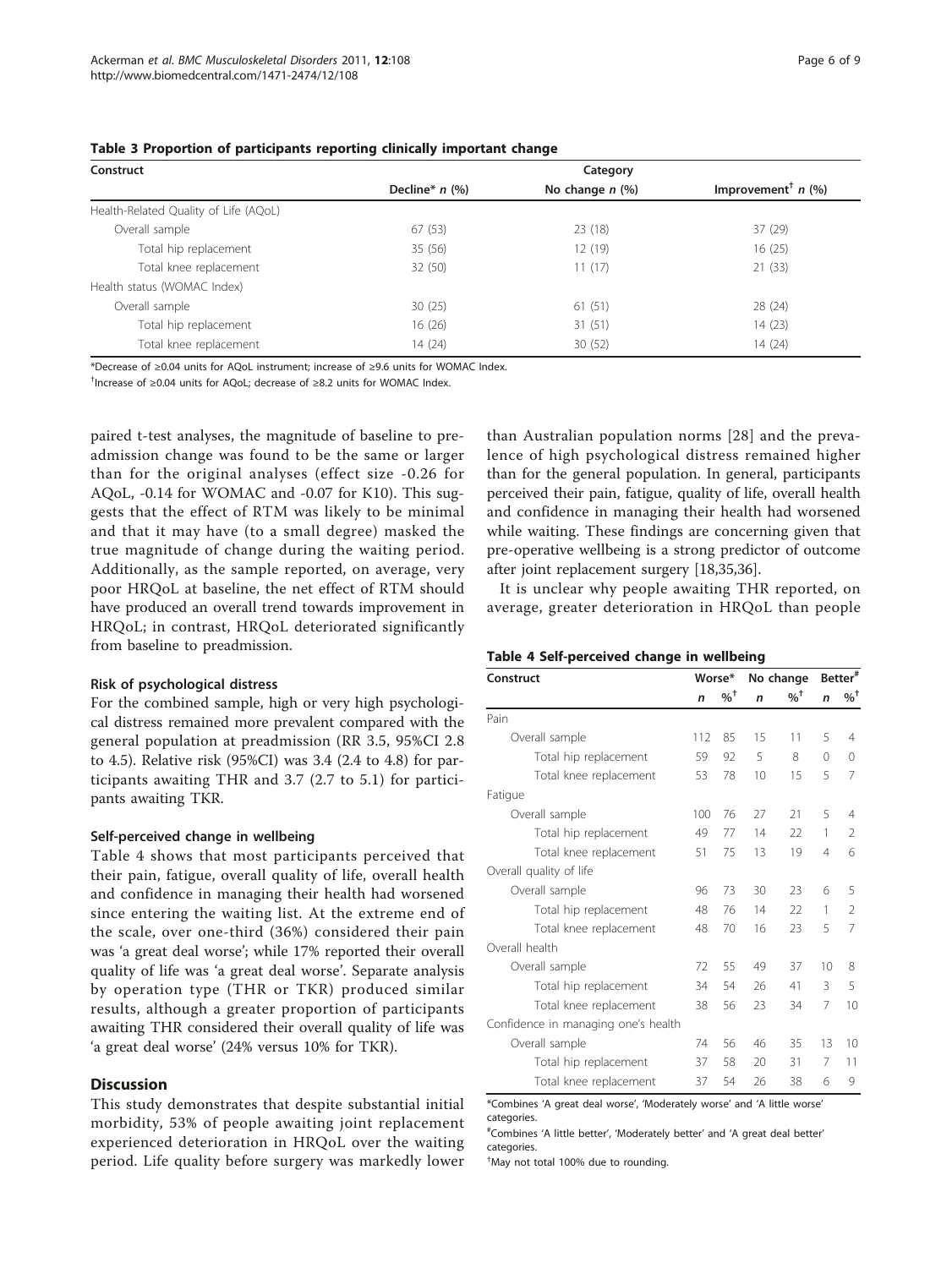waiting for TKR. This finding was also supported by the self-perceived change data. Possible contributing factors such as age and number of co-morbidities were similar for both groups (data not shown) and people awaiting TKR had a longer median waiting time (309 days for TKR versus 243 days for THR). Deterioration in HRQoL has also been reported in people awaiting THR in the Netherlands [[9\]](#page-7-0) and Sweden [[15\]](#page-8-0) using a different HRQoL utility measure, the EQ-5D. Other studies have investigated HRQoL in people awaiting joint replacement but cannot be directly compared with our findings. In one, utility scores for the EQ-5D were not reported and as deterioration was observed in only one of five EQ-5D dimensions [[10](#page-7-0)], it is unlikely that this would result in HRQoL decline. Hirvonen et al [[11\]](#page-7-0) did not observe a change in HRQoL (assessed using the 15D utility instrument) among people awaiting THR or TKR in Finland, although most participants (71%) waited 3 months or less, which is considerably shorter than in Australia, Canada and the United Kingdom. Using the SF-36 instrument, McHugh et al [[16](#page-8-0)] found little change in HRQoL among people waiting for THR and TKR, although these data were not analysed separately. Most recently, Desmeules et al [[13\]](#page-8-0) also assessed HRQoL in people waiting for TKR but only reported change data for 3 of the SF-36 dimensions.

The finding of significant deterioration in HRQoL without a corresponding change in health status or psychological distress scores does appear to be counterintuitive. However, for both the WOMAC and K10 measures, there was an overall trend towards deterioration from baseline to preadmission although the magnitude of change was small and unlikely to be clinically relevant (effect sizes -0.08 and -0.07, respectively). As a generic measure of HRQoL, the AQoL instrument provides different information to that obtained from the other instruments and this may partly explain our findings. For example, the AQoL incorporates a number of constructs relating to physical functioning that are not assessed by the WOMAC but that may be impacted by severe joint disease, such as the level of assistance required for personal care and household tasks. Similarly, it also covers areas relating to psychosocial wellbeing which are not included in the K10, such as relationships with others (as affected by health), social isolation, the capacity to undertake one's role within the family and the ability to sleep. Although the impact of longer waiting times has been unclear [[14\]](#page-8-0), several studies have reported deterioration in WOMAC pain and/ or physical function subscale scores among people waiting for joint replacement. While these changes have been statistically significant, the mean changes in WOMAC scores have tended to be small [[9](#page-7-0),[10,](#page-7-0)[13](#page-8-0),[16\]](#page-8-0). In contrast, an earlier Canadian study found no change in WOMAC scores over the waiting period [\[8](#page-7-0)]. Interestingly, the present cohort had worse baseline WOMAC pain and physical function subscale scores (data not shown) than reported for other cohorts [[8,10](#page-7-0),[12](#page-8-0),[13](#page-8-0)] indicating greater initial morbidity. Previous studies investigating psychological wellbeing have produced conflicting results and are not directly comparable with the present study due to the different measures used. Kelly et al [[8\]](#page-7-0) reported improvements in SF-36 mental health and role emotional dimension scores for people awaiting TKR, while those awaiting THR did not change. In contrast, another study involving people waiting for THR found a small decline in SF-36 mental health scores [[9](#page-7-0)]. More recently, McHugh et al [[16](#page-8-0)] reported minimal deterioration in SF-36 mental health scores after 6 months of waiting for joint replacement, while role emotional scores improved.

It is possible that health status and psychological distress fluctuated over the waiting period, similar to the fluctuations in pain and physical function previously reported for this patient group [\[16](#page-8-0)]; however, our methodology allowed us to evaluate overall change only. Ideally, regular assessments (eg. 6 monthly) could be used to determine *rate* of change. Also, the present study was only conducted at one public hospital, although baseline HRQoL was comparable to that of people awaiting joint replacement at other large public hospitals in the state of Victoria (range of mean AQoL scores from five Victorian public hospitals = 0.33 to 0.39, Osborne et al, unpublished data). Another limitation reflecting the 'real world setting' of this study is the considerable number of participants who were not scheduled for surgery by the end of the 2.5 year data collection period (at the time of this study there was no standardised process at the study hospital for determining surgical priority and/ or exit from the waiting list). However, comparison of demographic and baseline data indicated that the study sample was representative of our overall cohort.

Our use of transition questions to explore self-perceived change across a range of constructs was a novel approach in this field; however, these results should be interpreted cautiously as they rely on participant recall [[37\]](#page-8-0) and may be subject to bias including response shift [[38](#page-8-0)]. It is unlikely; however, that participants reported worsening to receive earlier surgery as preadmission questionnaires were only administered once surgery was imminent. Floor or ceiling effects are also unlikely to have impacted on the findings as few participants reported minimum or maximum possible scores for any of the outcome measures (data not shown). It should be acknowledged that the present data are self-reported and further research involving performance-based measures would provide additional information to improve our understanding of changes in physical function while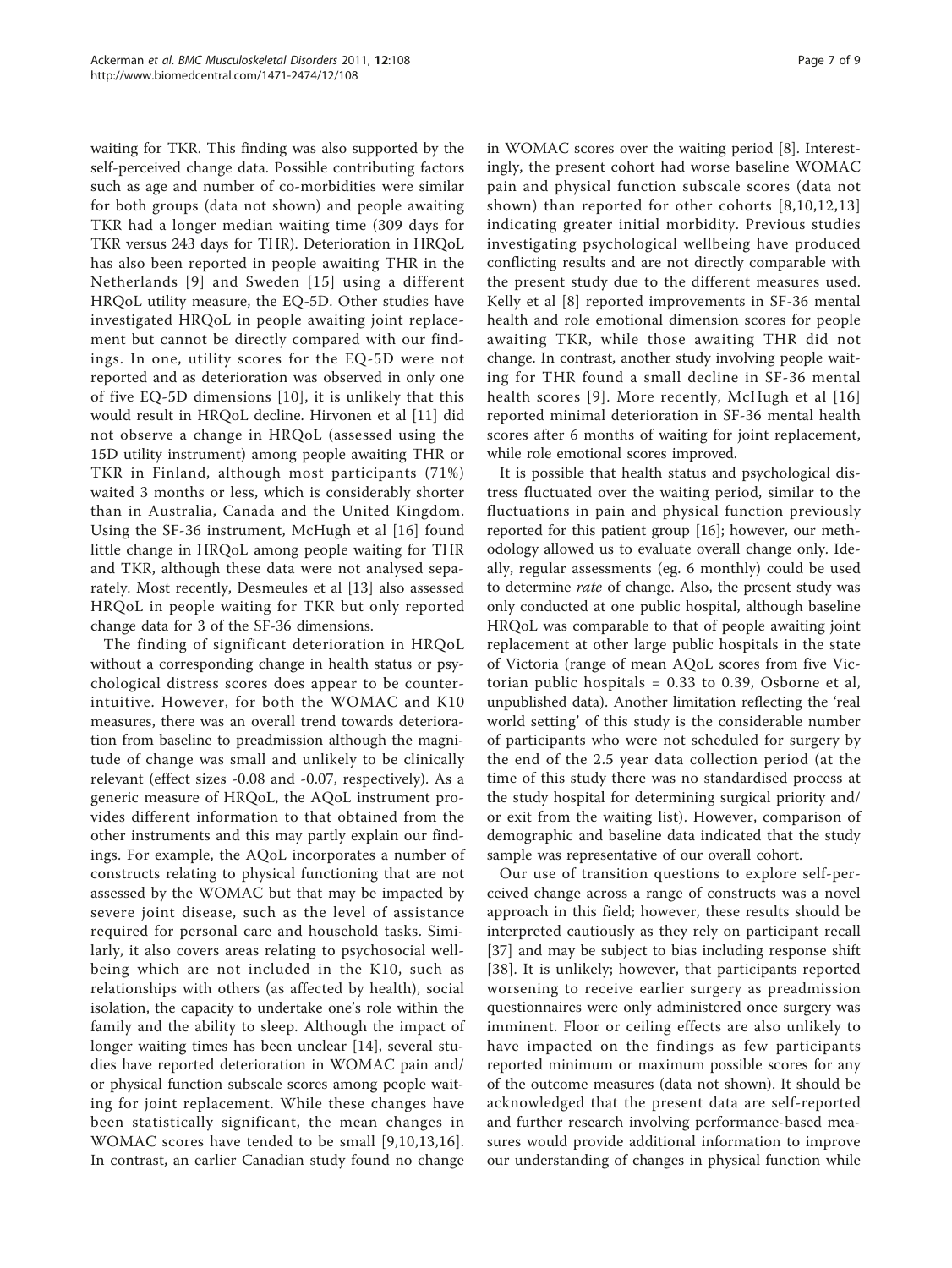<span id="page-7-0"></span>waiting for surgery. In this study, participants were asked to report their use of medications at each assessment; however, given the variability in the type (prescribed, over-the-counter and complementary) and dosages of medications reported, these data were not included in the analyses. Additionally, participants were asked to report the number of visits to a general practitioner, orthopaedic surgeon, rheumatologist or physiotherapist at baseline and preadmission; on average, there were few visits to any of these health professionals at either point (data not shown). However, it should be acknowledged that some participants did use medications (such as paracetamol and non-steroidal antiinflammatory drugs) and other conservative therapies and that the negative effects of waiting for surgery might be worse in the absence of any therapy. Finally, the results are also likely to represent a conservative estimate of deterioration given that only the distal portion of the entire waiting period was assessed (for example, time spent waiting for an initial consultation with an orthopaedic surgeon was not included) and preadmission clinic dates were used to approximate the end of the waiting period.

Despite these limitations, this study has informed aspects of local health policy and patient care. In the state of Victoria, Australia, the Victorian Government has implemented a program to improve the management and prioritisation of people referred to orthopaedic waiting lists [[39](#page-8-0)]. This program involved the development of a new surgical prioritisation tool (the Multi-Attribute Prioritisation Tool) [[40\]](#page-8-0) and service delivery model (the OA Hip and Knee Service) which are now being introduced into major public hospitals in several Australian states. As part of the new system, musculoskeletal co-ordinators periodically assess people awaiting joint replacement to identify deterioration (or improvement) and initiate appropriate services or fasttrack surgery as required. Routine, effective prioritisation together with clinical assessment also ensures more timely and equitable access to surgery for those with the greatest need.

# Conclusions

This research has revealed that more than half of those waiting for joint replacement experienced substantial deterioration in HRQoL. While there was little overall change in health status and psychological distress over the waiting period, most people perceived that other aspects of their wellbeing including pain, fatigue and confidence in managing their health had worsened while waiting. By highlighting the severe morbidity of this patient group and the need for periodic monitoring, this research has provided much-needed evidence to guide

health professionals and policymakers in the development of care pathways and resource allocation.

#### Acknowledgements

The authors wish to thank Professor Richard de Steiger and the patients of the Royal Melbourne Hospital for their support of this research. We also wish to thank Professor Matthew Liang and Professor Ian Wicks for their constructive feedback on earlier versions of this manuscript. Dr Ackerman's work was supported in part by a Henry James Williams Postgraduate Scholarship from The University of Melbourne and a National Health and Medical Research Council of Australia Public Health (Australia) Training Fellowship (#520004). Professor Osborne's work was supported in part by a National Health and Medical Research Council of Australia Population Health Career Development Award (#400391). The funding bodies have had no involvement in the study design, the collection, analysis and interpretation of data, the writing of the manuscript or the decision to submit the manuscript for publication.

#### Author details

<sup>1</sup> Centre for Clinical Epidemiology, Biostatistics and Health Services Research Department of Medicine (Royal Melbourne Hospital), The University of Melbourne, Parkville, Australia. <sup>2</sup> Centre for Health, Exercise and Sports Medicine, School of Physiotherapy, The University of Melbourne, Parkville, Australia. <sup>3</sup>Public Health Innovation, Population Health Strategic Research Centre, Deakin University, Burwood, Australia.

#### Authors' contributions

All authors contributed to the study design, interpretation of the results and drafting of the manuscript. Data collection and statistical analysis were undertaken by INA. All authors approved the final manuscript.

#### Competing interests

The authors declare that they have no competing interests.

#### Received: 6 December 2010 Accepted: 23 May 2011 Published: 23 May 2011

#### References

- 1. Australian Orthopaedic Association National Joint Replacement Registry: Annual report. Adelaide: Australian Orthopaedic Association; 2010.
- 2. March LM, Bagga H: [Epidemiology of osteoarthritis in Australia.](http://www.ncbi.nlm.nih.gov/pubmed/14984356?dopt=Abstract) Med J Aust 2004, 180:S6-S10.
- 3. Australian Institute of Health and Welfare: Australian hospital statistics 2006-2007. Canberra: Australian Institute of Health and Welfare; 2008.
- Canadian Health Services Research Foundation: [A parallel private system](http://www.ncbi.nlm.nih.gov/pubmed/17018202?dopt=Abstract) [would reduce waiting times in the public system.](http://www.ncbi.nlm.nih.gov/pubmed/17018202?dopt=Abstract) J Health Serv Res Policy 2006, 11:253-254.
- Dixon T, Shaw M, Ebrahim S, Dieppe P: [Trends in hip and knee joint](http://www.ncbi.nlm.nih.gov/pubmed/15194578?dopt=Abstract) [replacement: socioeconomic inequalities and projections of need.](http://www.ncbi.nlm.nih.gov/pubmed/15194578?dopt=Abstract) Ann Rheum Dis 2004, 63:825-830.
- 6. Ackerman IN, Graves SE, Wicks IP, Bennell KL, Osborne RH: Severely compromised quality of life in women and those of lower socioeconomic status waiting for joint replacement surgery. Arthritis Care Res 2005, 53:653-658.
- 7. Desmeules F, Dionne CE, Belzile E, Bourbonnais R, Fremont P: [Waiting for](http://www.ncbi.nlm.nih.gov/pubmed/19457252?dopt=Abstract) [total knee replacement surgery: factors associated with pain, stiffness,](http://www.ncbi.nlm.nih.gov/pubmed/19457252?dopt=Abstract) [function and quality of life.](http://www.ncbi.nlm.nih.gov/pubmed/19457252?dopt=Abstract) BMC Musculoskelet Disord 2009, 10:52.
- 8. Kelly KD, Voaklander DC, Johnston DW, Newman SC, Suarez-Almazor ME: [Change in pain and function while waiting for major joint arthroplasty.](http://www.ncbi.nlm.nih.gov/pubmed/11307134?dopt=Abstract) J Arthroplasty 2001, 16:351-359.
- Ostendorf M, Buskens E, van Stel H, Schrijvers A, Marting L, Dhert W, Verbout A: [Waiting for total hip arthroplasty - Avoidable loss in quality](http://www.ncbi.nlm.nih.gov/pubmed/15067641?dopt=Abstract) [time and preventable deterioration.](http://www.ncbi.nlm.nih.gov/pubmed/15067641?dopt=Abstract) J Arthroplasty 2004, 19:302-309.
- 10. Fielden JM, Cumming JM, Horne JG, Devane PA, Slack A, Gallagher LM: [Waiting for hip arthroplasty: Economic costs and health outcomes.](http://www.ncbi.nlm.nih.gov/pubmed/16376253?dopt=Abstract) J Arthroplasty 2005, 20:990-997.
- 11. Hirvonen J, Blom M, Tuominen U, Seitsalo S, Lehto M, Paavolainen P, Hietaniemi K, Rissanen P, Sintonen H: [Health-Related Quality of Life in](http://www.ncbi.nlm.nih.gov/pubmed/16423293?dopt=Abstract)